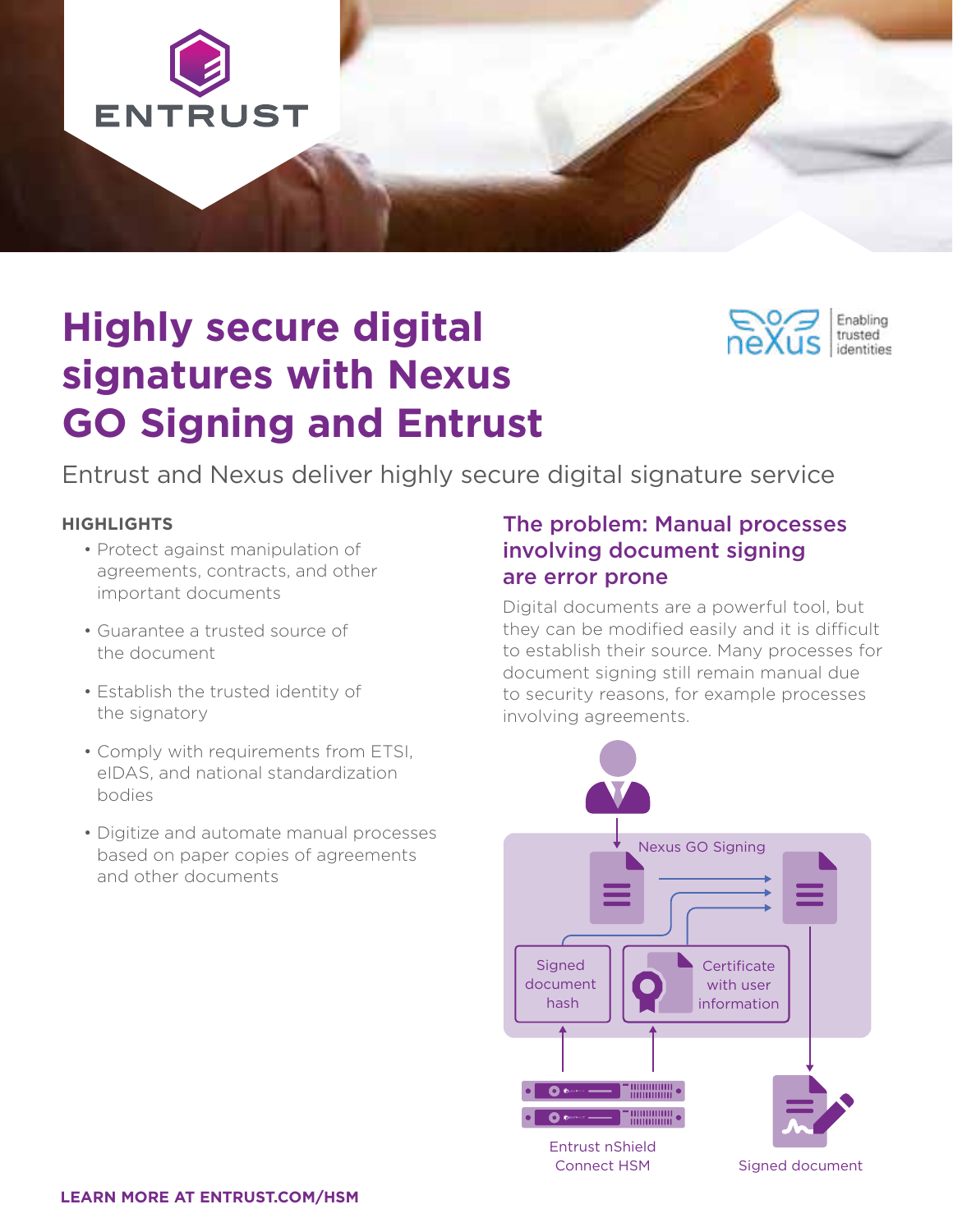## **Highly secure digital signatures with Nexus GO Signing and Entrust**

#### The challenge: Implement digital document signing without jeopardizing security

Document signing needs to ensure that signing credentials are not manipulated and are securely tied to the correct individual as signatory. To be applicable in many signing cases, the solution needs to comply with regulations such as eIDAS, ETSI and also national requirements.

#### The solution: Trusted document signing with hardware security modules (HSMs)

Nexus GO Signing produces advanced digital signatures, according to PAdES/XAdES/ eIDAS specifications, on PDF and XML documents. The signature ties the content of the document together with a signed hash and a certificate with the user data, which in turn ties the signatory to the signing credentials.

The user gives consent to the signature procedure with strong two-factor authentication. The result is a document, which is compliant with PAdES/XAdES/ eIDAS, locked for updating, and with an inserted signature and signed certificate. Multiple users can sign the same document.

### Why use nShield HSMs with Nexus GO Signing?

Entrust nShield Connect HSMs integrate with Nexus GO Signing and the Nexus CA to provide comprehensive logical and physical protection of keys. The combination delivers an auditable method for enforcing security policies.

The HSM is used to maintain integrity of signing credentials: it handles the cryptographic keys that are used for signing, and it is the root of trust in issuing certificates that tie the user to the signing keys.

By handling signing credentials and certificate issuance with an HSM, the solution becomes significantly more resistant to attacks that can compromise critical keys. HSMs are the only proven and auditable way to secure valuable cryptographic material.

Entrust nShield Connect HSMs enable Nexus' customers to:

- Secure keys within carefully designed cryptographic boundaries that use robust access control mechanisms, so keys are only used for their authorized purpose
- Deliver superior performance to support demanding one-time signing key applications including RSA and ECC algorithms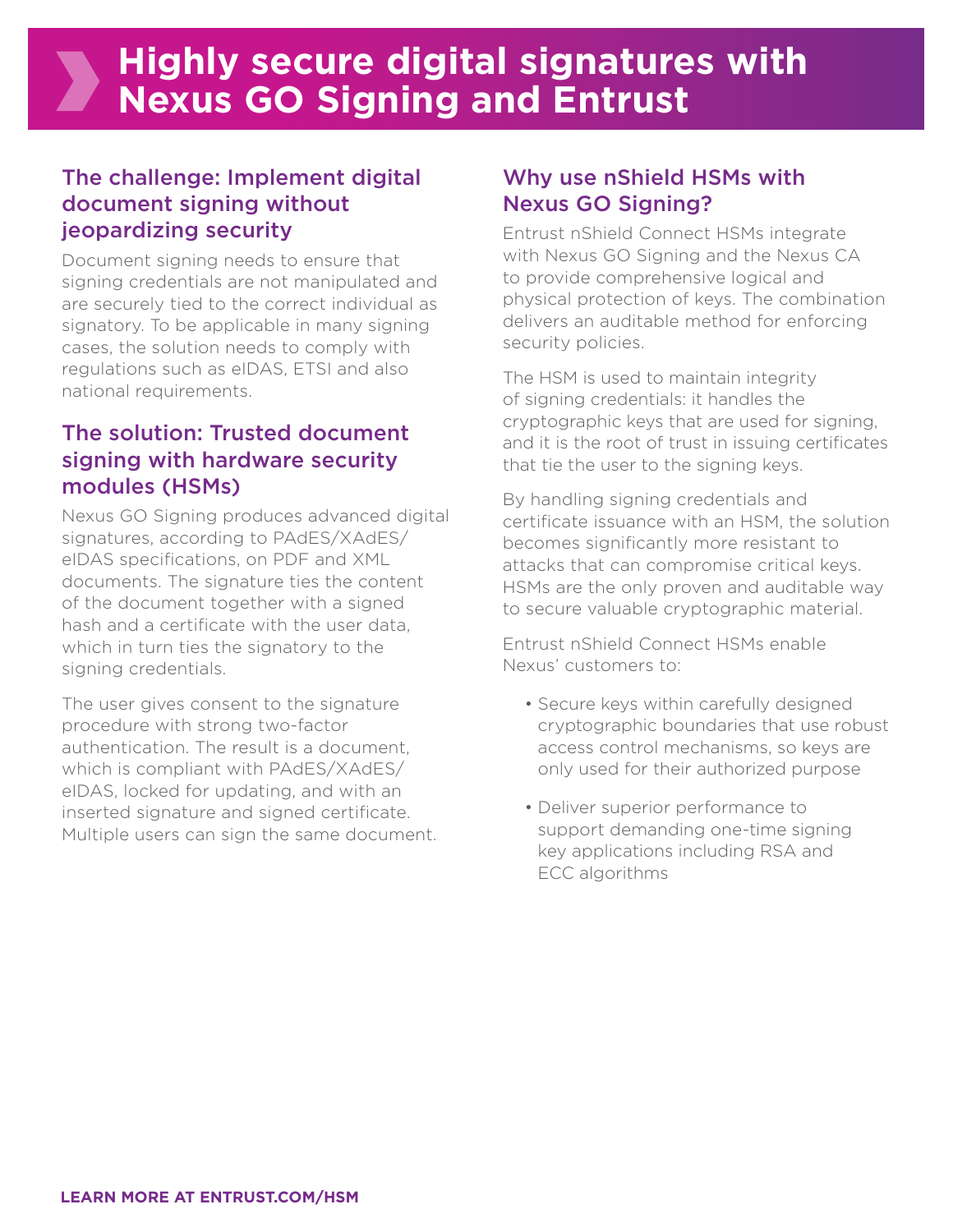# **Highly secure digital signatures with Nexus GO Signing and Entrust**

Entrust nShield Connect HSMs provide a hardened, tamper-resistant environment for performing secure cryptographic processing, key protection, and key management. With nShield HSMs, you can:

- Provide a tightly controlled tamper resistant environment for safekeeping and managing encryption keys
- Enforce key use policies, separating security functions from administrative tasks
- Interface with applications using industrystandard APIs (PKCS#11, OpenSSL, JCE, CAPI, CNG and Web Services API in conjunction with nShield Web Services Option Pack)

### Entrust HSMs

Entrust nShield HSMs are among the highest-performing, most secure and easy-to-integrate HSM solutions available, facilitating regulatory compliance and delivering the highest levels of data and application security for enterprise, financial and government organizations. Our unique Security World key management architecture provides strong, granular controls over access and usage of keys.

#### Nexus Group

Swedish-owned Nexus Group is an innovative and rapidly growing identity and security company. It secures society by enabling trusted identities for people and things in the physical and digital world. Most of its technology is integrated into the Nexus Smart ID solution, which provides standardized and easy-to-use modules that enable organizations to issue and manage physical and digital IDs, manage physical and digital access, enable electronic signatures, and issue and manage public key infrastructure (PKI) certificates. The Smart ID solution is most commonly used for corporate IDs, citizen IDs, and IoT (internet of things) security. Nexus has 300 employees across 17 offices in Europe, India and the US, as well as a global partner network.

### Learn More

For more detailed technical specifications, please visit: **[entrust.com](http://entrust.com/HSM)/HSM** or [www.nexusgroup.com](http://www.nexusgroup.com)